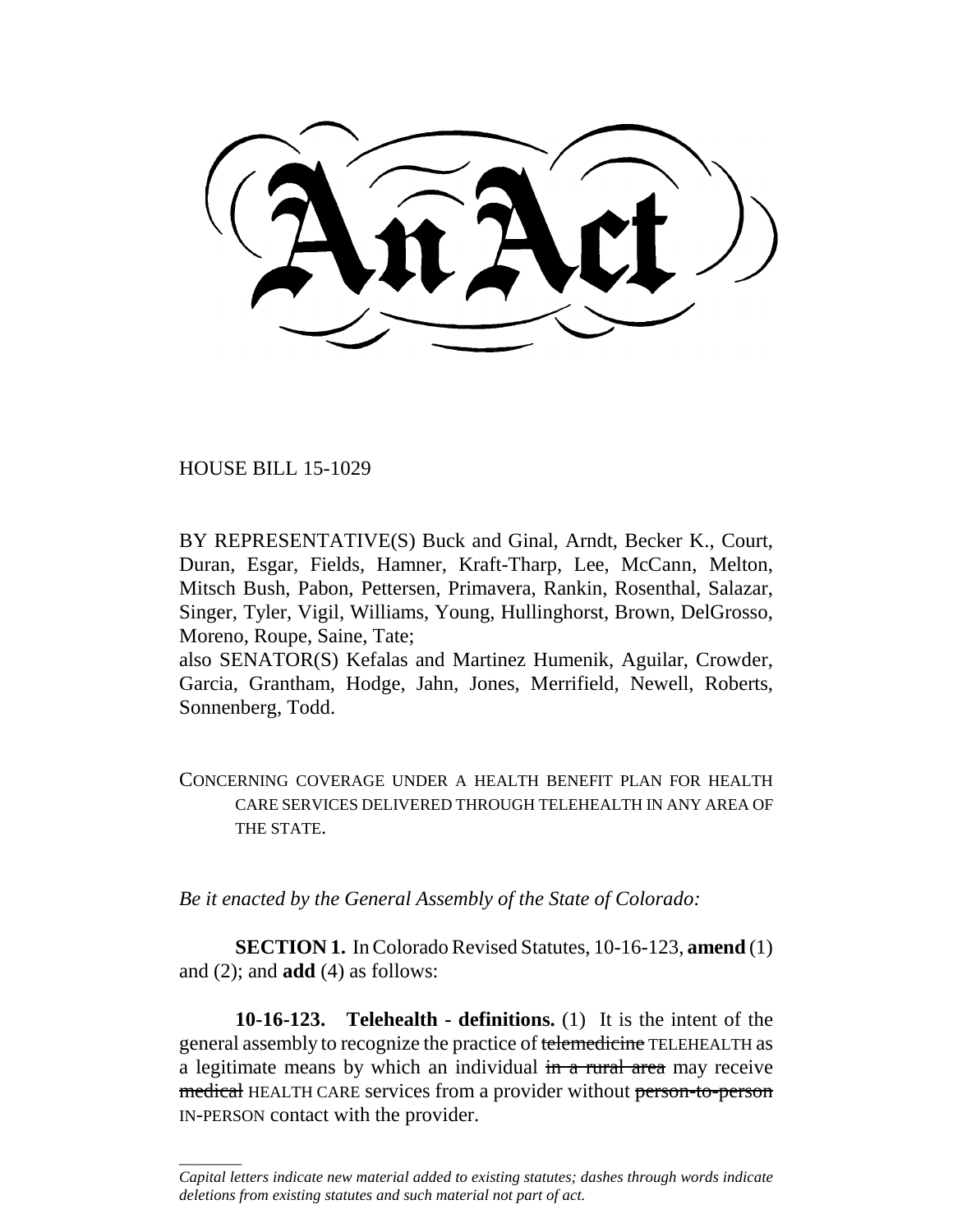(2) (a) On or after January 1,  $\frac{2002}{100}$ , no 2017, A health benefit plan that is issued, amended, or renewed for a person residing in a county with one hundred fifty thousand or fewer residents may IN THIS STATE SHALL NOT require face-to-face IN-PERSON contact between a provider and a covered person for services appropriately provided through telemedicine, pursuant to section  $12-36-106$  (1) (g), C.R.S., TELEHEALTH, subject to all terms and conditions of the health benefit plan. if such county has the technology necessary for the provisions of telemedicine. Any health benefits provided through telemedicine shall meet the same standard of care as for in-person care. Nothing in this section shall require REQUIRES the use of telemedicine TELEHEALTH when in-person care by a participating provider is available to a covered person within the carrier's network and within the member's geographic area A PROVIDER DETERMINES THAT DELIVERY OF CARE THROUGH TELEHEALTH IS NOT APPROPRIATE OR WHEN A COVERED PERSON CHOOSES NOT TO RECEIVE CARE THROUGH TELEHEALTH. A PROVIDER IS NOT OBLIGATED TO DOCUMENT OR DEMONSTRATE THAT A BARRIER TO IN-PERSON CARE EXISTS TO TRIGGER COVERAGE UNDER A HEALTH BENEFIT PLAN FOR SERVICES PROVIDED THROUGH TELEHEALTH.

(b) SUBJECT TO ALL TERMS AND CONDITIONS OF THE HEALTH BENEFIT PLAN, A CARRIER SHALL REIMBURSE THE TREATING PARTICIPATING PROVIDER OR THE CONSULTING PARTICIPATING PROVIDER FOR THE DIAGNOSIS, CONSULTATION, OR TREATMENT OF THE COVERED PERSON DELIVERED THROUGH TELEHEALTH ON THE SAME BASIS THAT THE CARRIER IS RESPONSIBLE FOR REIMBURSING THAT PROVIDER FOR THE PROVISION OF THE SAME SERVICE THROUGH IN-PERSON CONSULTATION OR CONTACT BY THAT PROVIDER. A CARRIER SHALL NOT DENY COVERAGE OF A HEALTH CARE SERVICE THAT IS A COVERED BENEFIT BECAUSE THE SERVICE IS PROVIDED THROUGH TELEHEALTH RATHER THAN IN-PERSON CONSULTATION OR CONTACT BETWEEN THE PARTICIPATING PROVIDER OR, SUBJECT TO SECTION 10-16-704, THE NONPARTICIPATING PROVIDER AND THE COVERED PERSON WHERE THE HEALTH CARE SERVICE IS APPROPRIATELY PROVIDED THROUGH TELEHEALTH. SECTION 10-16-704 APPLIES TO THIS PARAGRAPH (b).

(c) A CARRIER SHALL INCLUDE IN THE PAYMENT FOR TELEHEALTH INTERACTIONS REASONABLE COMPENSATION TO THE ORIGINATING SITE FOR THE TRANSMISSION COST INCURRED DURING THE DELIVERY OF HEALTH CARE

## PAGE 2-HOUSE BILL 15-1029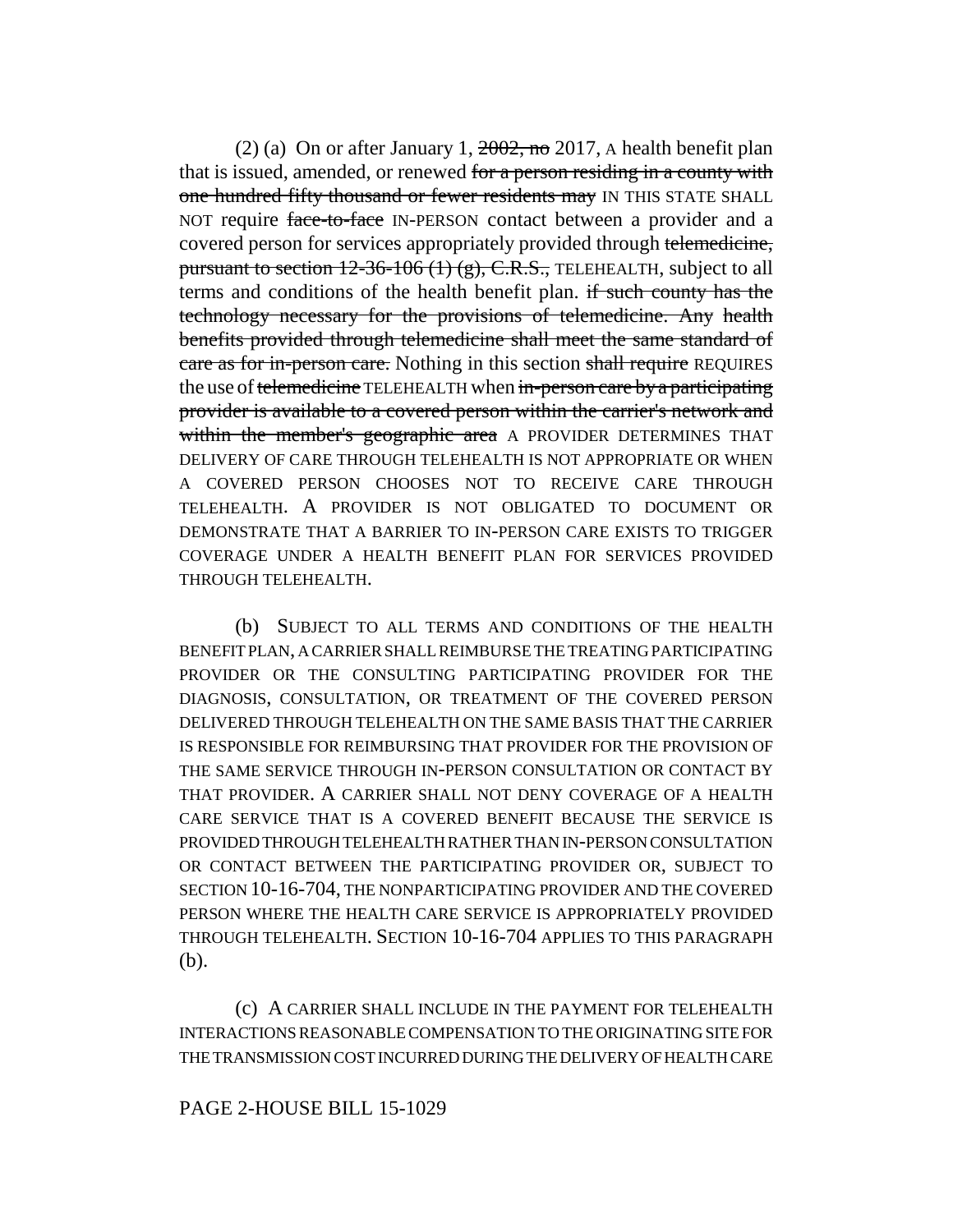SERVICES THROUGH TELEHEALTH; EXCEPT THAT, FOR PURPOSES OF THIS PARAGRAPH (c), THE ORIGINATING SITE DOES NOT INCLUDE A PRIVATE RESIDENCE AT WHICH THE COVERED PERSON IS LOCATED WHEN HE OR SHE RECEIVES HEALTH CARE SERVICES THROUGH TELEHEALTH.

(d) A CARRIER MAY OFFER A HEALTH COVERAGE PLAN CONTAINING A DEDUCTIBLE, COPAYMENT, OR COINSURANCE REQUIREMENT FOR A HEALTH CARE SERVICE PROVIDED THROUGH TELEHEALTH, BUT THE DEDUCTIBLE, COPAYMENT, OR COINSURANCE AMOUNT MUST NOT EXCEED THE DEDUCTIBLE, COPAYMENT, OR COINSURANCE APPLICABLE IF THE SAME HEALTH CARE SERVICES ARE PROVIDED THROUGH IN-PERSON DIAGNOSIS, CONSULTATION, OR TREATMENT.

(e) A CARRIER SHALL NOT IMPOSE AN ANNUAL DOLLAR MAXIMUM ON COVERAGE FOR HEALTH CARE SERVICES COVERED UNDER THE HEALTH BENEFIT PLAN THAT ARE DELIVERED THROUGH TELEHEALTH, OTHER THAN AN ANNUAL DOLLAR MAXIMUM THAT APPLIES TO THE SAME SERVICES WHEN PERFORMED BY THE SAME PROVIDER THROUGH IN-PERSON CARE.

(f) IF A COVERED PERSON RECEIVES HEALTH CARE SERVICES THROUGH TELEHEALTH, A CARRIER SHALL APPLY THE SAME COPAYMENT, COINSURANCE, OR DEDUCTIBLE AMOUNT AND POLICY-YEAR, CALENDAR-YEAR, LIFETIME, OR OTHER DURATIONAL BENEFIT LIMITATION OR MAXIMUM BENEFITS OR SERVICES UNDER THE HEALTH BENEFIT PLAN TO THE HEALTH CARE SERVICES DELIVERED VIA TELEHEALTH THAT THE CARRIER APPLIES UNDER THE HEALTH BENEFIT PLAN TO THOSE HEALTH CARE SERVICES WHEN PERFORMED BY THE SAME PROVIDER THROUGH IN-PERSON CARE.

(g) (I) THE REQUIREMENTS OF THIS SECTION APPLY TO ALL HEALTH BENEFIT PLANS DELIVERED, ISSUED FOR DELIVERY, AMENDED, OR RENEWED IN THIS STATE ON OR AFTER JANUARY 1, 2017, OR AT ANY TIME AFTER THAT DATE WHEN A TERM OF THE PLAN IS CHANGED OR A PREMIUM ADJUSTMENT IS MADE.

(II) THIS SECTION DOES NOT APPLY TO:

(A) SHORT-TERM TRAVEL, ACCIDENT-ONLY, LIMITED OR SPECIFIED DISEASE, OR INDIVIDUAL CONVERSION POLICIES OR CONTRACTS; OR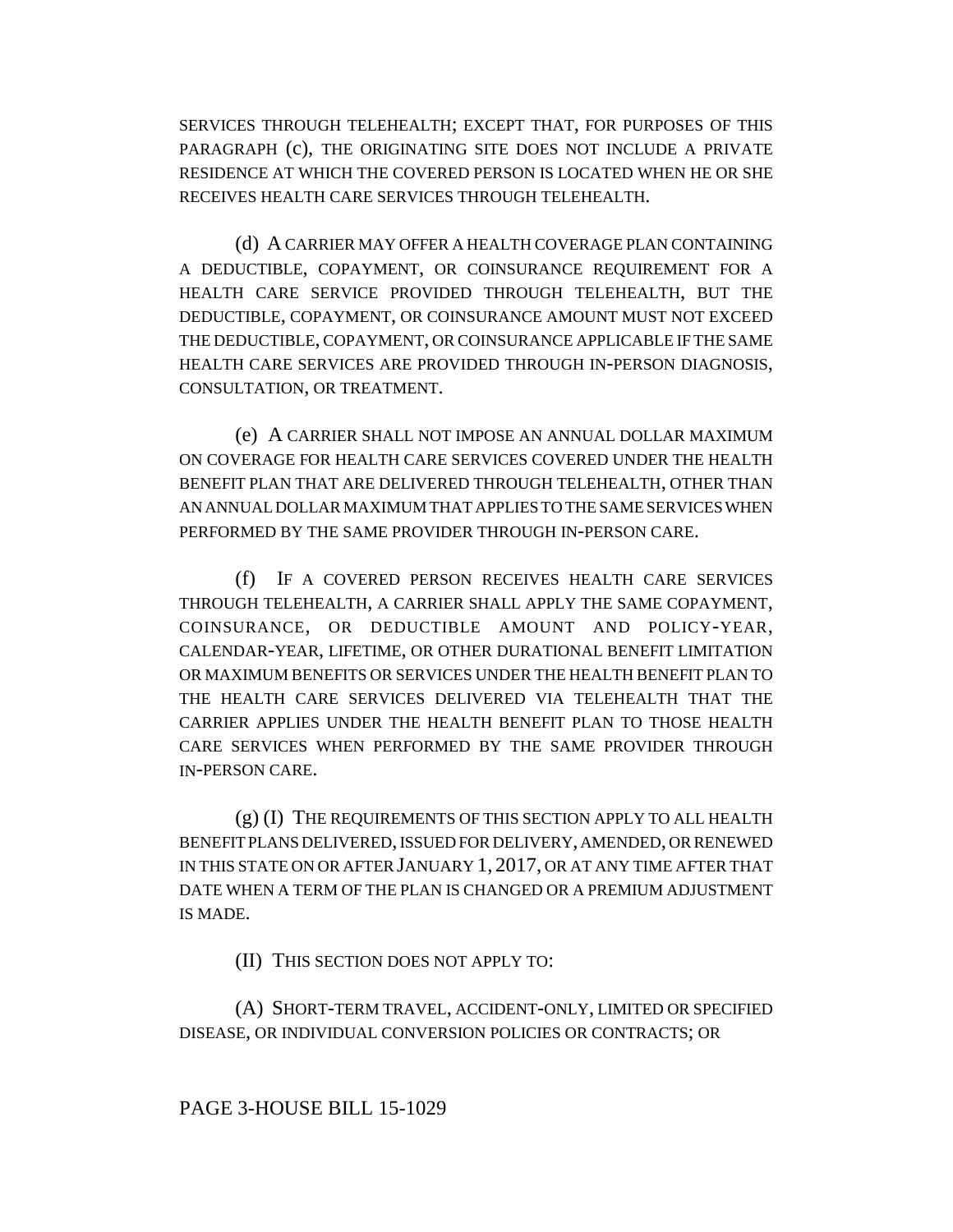(B) POLICIES OR CONTRACTS DESIGNED FOR ISSUANCE TO PERSONS ELIGIBLE FOR COVERAGE UNDER TITLE XVIII OF THE "SOCIAL SECURITY ACT", AS AMENDED, OR ANY OTHER SIMILAR COVERAGE UNDER STATE OR FEDERAL GOVERNMENTAL PLANS.

(h) NOTHING IN THIS SECTION PROHIBITS A CARRIER FROM PROVIDING COVERAGE OR REIMBURSEMENT FOR HEALTH CARE SERVICES APPROPRIATELY PROVIDED THROUGH TELEHEALTH TO A COVERED PERSON WHO IS NOT LOCATED AT AN ORIGINATING SITE.

(4) AS USED IN THIS SECTION:

(a) "DISTANT SITE" MEANS A SITE AT WHICH A PROVIDER IS LOCATED WHILE PROVIDING HEALTH CARE SERVICES BY MEANS OF TELEHEALTH.

(b) "ORIGINATING SITE" MEANS A SITE AT WHICH A PATIENT IS LOCATED AT THE TIME HEALTH CARE SERVICES ARE PROVIDED TO HIM OR HER BY MEANS OF TELEHEALTH.

(c) "STORE-AND-FORWARD TRANSFER" MEANS THE ELECTRONIC TRANSFER OF A PATIENT'S MEDICAL INFORMATION OR AN INTERACTION BETWEEN PROVIDERS THAT OCCURS BETWEEN AN ORIGINATING SITE AND DISTANT SITES WHEN THE PATIENT IS NOT PRESENT.

(d) "SYNCHRONOUS INTERACTION" MEANS A REAL-TIME INTERACTION BETWEEN A PATIENT LOCATED AT THE ORIGINATING SITE AND A PROVIDER LOCATED AT A DISTANT SITE.

(e) (I) "TELEHEALTH" MEANS A MODE OF DELIVERY OF HEALTH CARE SERVICES THROUGH TELECOMMUNICATIONS SYSTEMS, INCLUDING INFORMATION, ELECTRONIC, AND COMMUNICATION TECHNOLOGIES, TO FACILITATE THE ASSESSMENT, DIAGNOSIS, CONSULTATION, TREATMENT, EDUCATION, CARE MANAGEMENT, OR SELF-MANAGEMENT OF A COVERED PERSON'S HEALTH CARE WHILE THE COVERED PERSON IS LOCATED AT AN ORIGINATING SITE AND THE PROVIDER IS LOCATED AT A DISTANT SITE. THE TERM INCLUDES SYNCHRONOUS INTERACTIONS AND STORE-AND-FORWARD TRANSFERS.

(II) "TELEHEALTH" DOES NOT INCLUDE THE DELIVERY OF HEALTH CARE SERVICES VIA TELEPHONE, FACSIMILE MACHINE, OR ELECTRONIC MAIL

## PAGE 4-HOUSE BILL 15-1029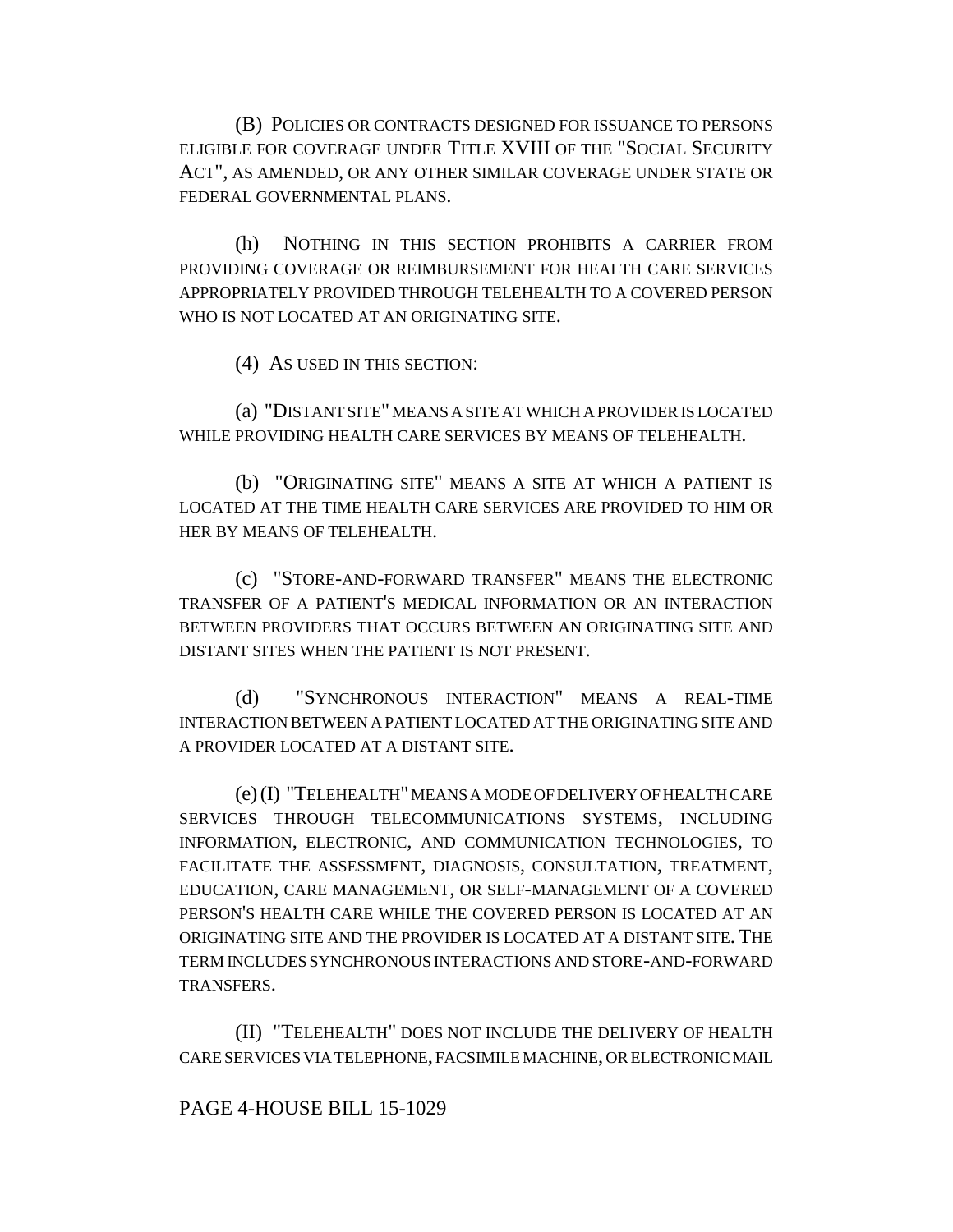SYSTEMS.

**SECTION 2.** In Colorado Revised Statutes, 10-16-102, **amend** (33) as follows:

**10-16-102. Definitions - repeal.** As used in this article, unless the context otherwise requires:

(33) "Health care services" means any services included in or incidental to the furnishing of medical, mental, dental, or optometric care; hospitalization; or nursing home care to an individual, as well as the furnishing to any person of any other services for the purpose of preventing, alleviating, curing, or healing human physical or mental illness or injury. "Health care services" includes the rendering of the services through the use of telemedicine TELEHEALTH, AS DEFINED IN SECTION 10-16-123 (4) (e).

**SECTION 3.** In Colorado Revised Statutes, 10-16-704, **amend** (1)  $(a)$ ,  $(9)$   $(a.5)$ , and  $(11)$  as follows:

**10-16-704. Network adequacy - rules - legislative declaration.** (1) A carrier providing a managed care plan shall maintain a network that is sufficient in numbers and types of providers to assure that all covered benefits to covered persons will be accessible without unreasonable delay. In the case of emergency services, covered persons shall have access to health care services twenty-four hours per day, seven days per week. Sufficiency shall be determined in accordance with the requirements of this section and may be established by reference to any reasonable criteria used by the carrier, including but not limited to:

(a) Provider-covered person ratios by specialty, which may include the use of providers through telemedicine TELEHEALTH for services that may appropriately be provided through telemedicine TELEHEALTH;

(9) Beginning January 1, 1998, a carrier shall maintain and make available upon request of the commissioner, the executive director of the department of public health and environment, or the executive director of the department of health care policy and financing, in a manner and form that reflects the requirements specified in paragraphs (a) to (k) of this subsection (9), an access plan for each managed care network that the

## PAGE 5-HOUSE BILL 15-1029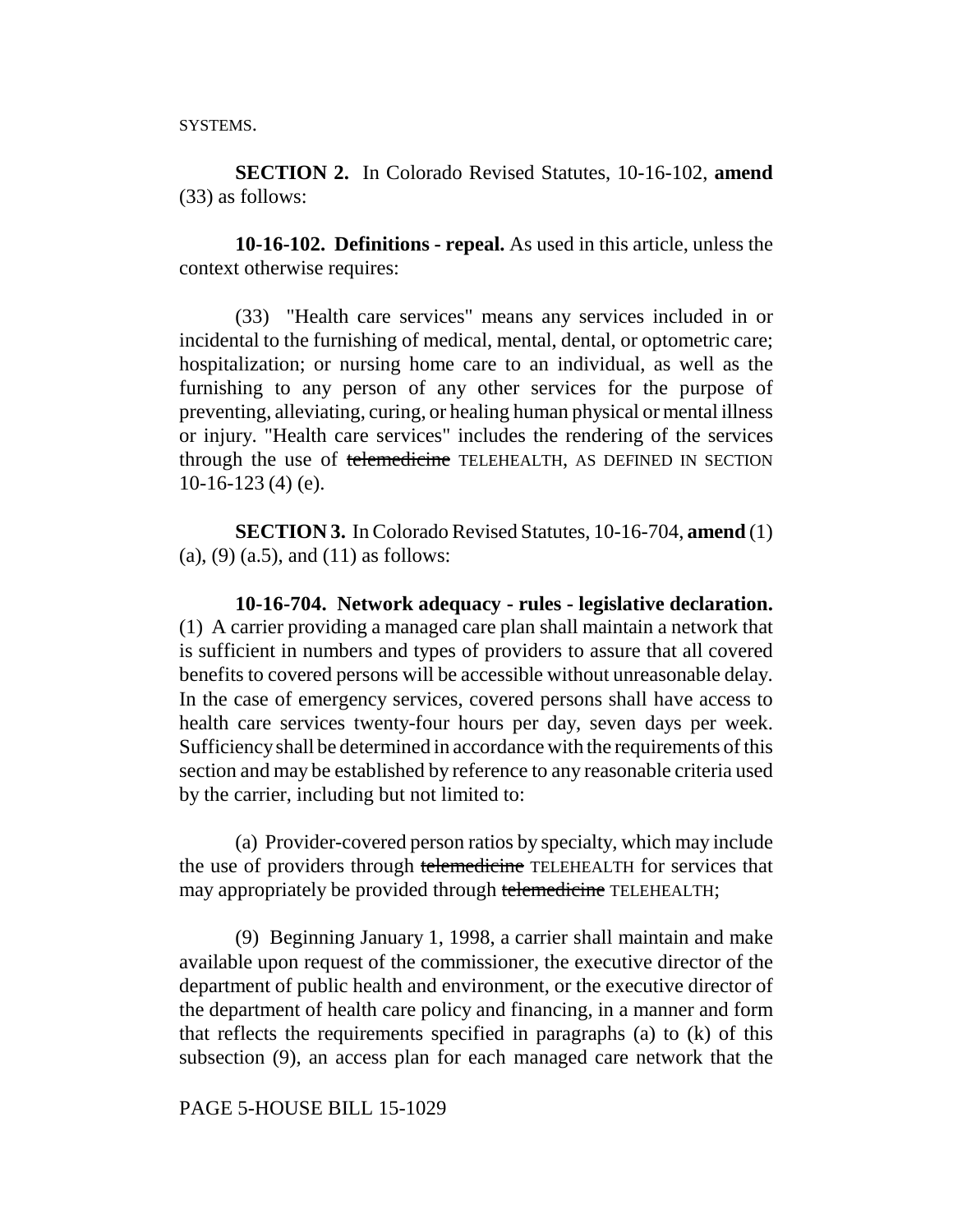carrier offers in this state. The carrier shall make the access plans, absent confidential information as specified in section 24-72-204 (3), C.R.S., available on its business premises and shall provide them to any interested party upon request. In addition, all health benefit plans and marketing materials shall clearly disclose the existence and availability of the access plan. All rights and responsibilities of the covered person under the health benefit plan, however, shall be included in the contract provisions, regardless of whether or not such provisions are also specified in the access plan. The carrier shall prepare an access plan prior to offering a new managed care network and shall update an existing access plan whenever the carrier makes any material change to an existing managed care network, but not less than annually. The access plan of a carrier offering a managed care plan shall demonstrate the following:

(a.5) An adequate number of accessible specialists and sub-specialists within a reasonable distance or travel time, or both, or who may be available through the use of telemedicine TELEHEALTH;

(11) The division of insurance, in cooperation with the chief medical officer for the state, shall evaluate a carrier's network adequacy plan concerning the use of telemedicine TELEHEALTH for providers who are specialists and sub-specialists for rural areas. Such THE DIVISION AND CHIEF MEDICAL OFFICER SHALL CONDUCT THE review shall occur in a timely fashion so as not to delay access to health care services.

**SECTION 4. Act subject to petition - effective date applicability.** (1) This act takes effect January 1, 2017; except that, if a referendum petition is filed pursuant to section 1 (3) of article V of the state constitution against this act or an item, section, or part of this act within the ninety-day period after final adjournment of the general assembly, then the act, item, section, or part will not take effect unless approved by the people at the general election to be held in November 2016 and, in such case, will take effect on the date of the official declaration of the vote thereon by the governor.